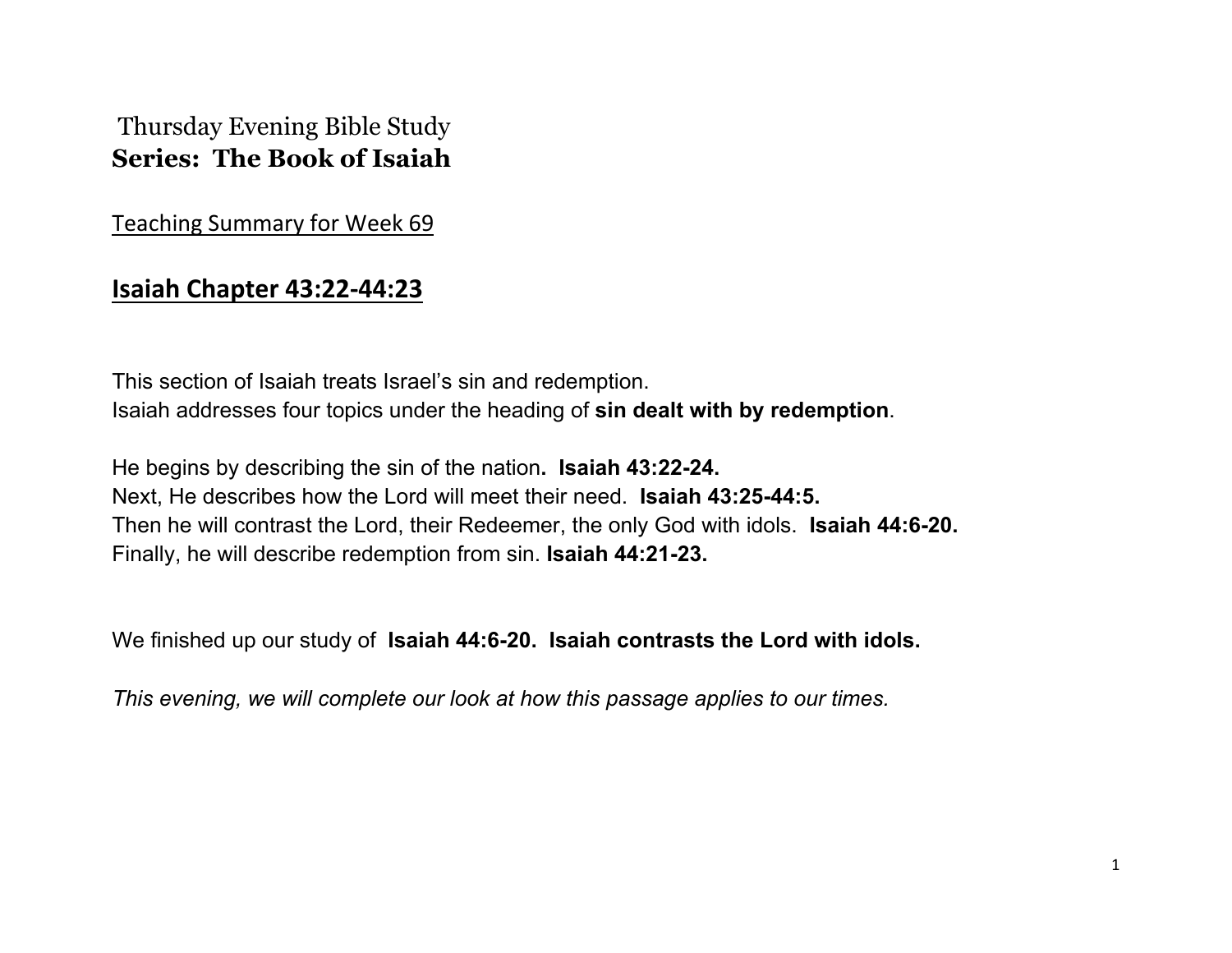## **What about us?**

**Isaiah 44:9-11** speaks directly to the present day. It addresses people and their idols: the natural or man-made things that men worship as their gods today.

When the Bible – particularly the New Testament - talks about idols, idolatry, and idolaters, it typically but not always - associates these things with unbelievers.

What does **Romans 1:18-32** teach us about idolatry? How about **Colossians 3:5-7**?

Believers can come under the influence of idolatry. We can become, as **1 Corinthians 10:20** says, participants or sharers in demons.

Believers can fall into temptation and act as if we were unbelievers. We can crave evil things, act in sexual immorality, be taken over by greed and the love of money.

We can, in this sense, be idolaters ( **1Corinthians 10:7**).

Look at **Acts 15:29**, followed by 1 **Corinthians 8:1-10, 10:14-30**. Is there a difference between worshipping an idol and eating meat sacrificed to idols? How does that translate to our situation today?

As believers, we are commanded to flee idolatry. **1 Corinthians 10:14.**

**How are we to flee idolatry?**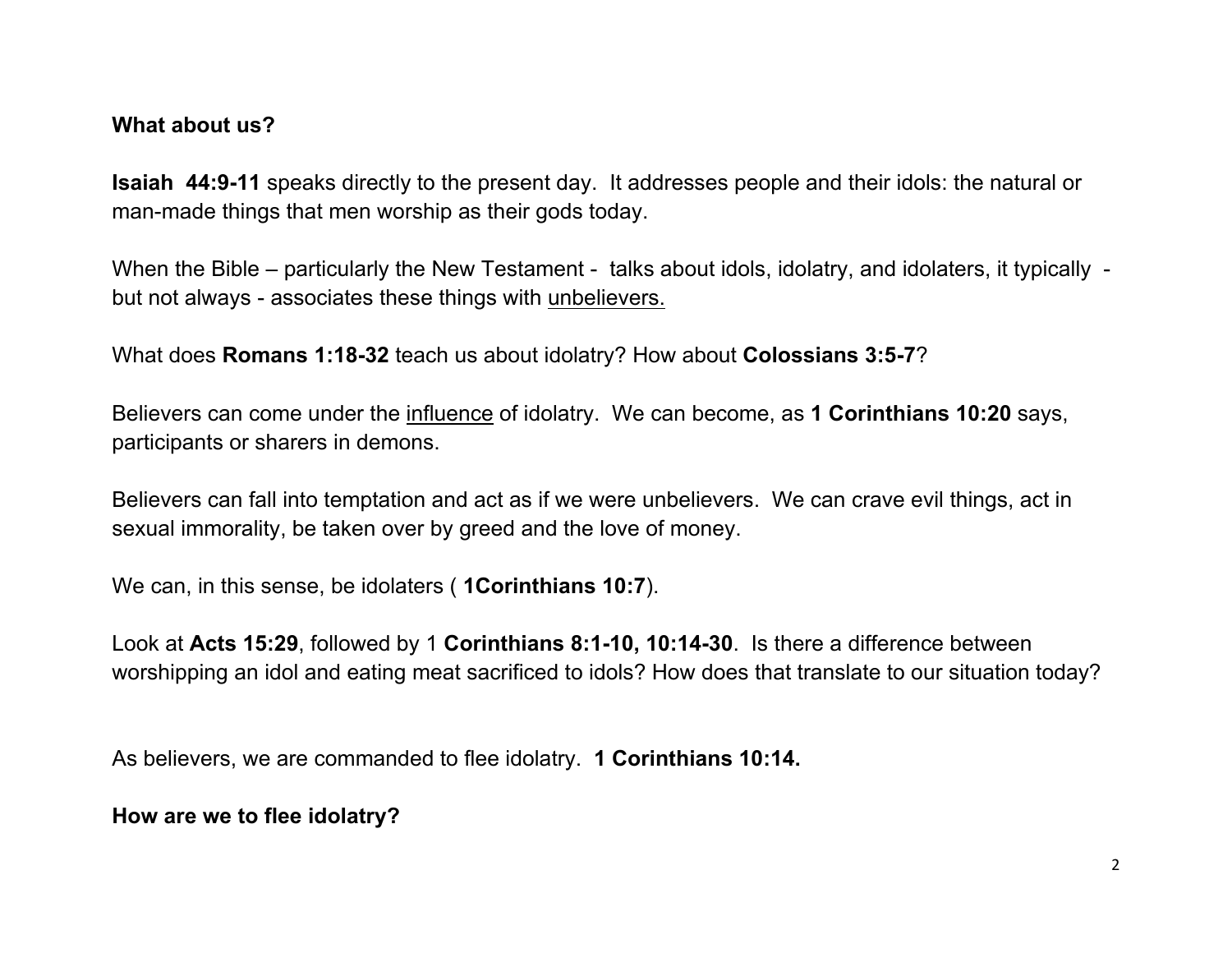Let's read the following verses and use them to answer this question.

**1 Corinthians 10:12-13 1 Timothy 6:7-12 2 Timothy 2:22-23 Galatians 5:16-24 Ephesians 4:17-32 Colossians 3:8-17**

Finally, we arrive at **Isaiah 44:21-23: the Lord has redeemed Israel.** 

This section of Isaiah ends in triumph. The Lord has done it!

The Lord invites Israel to do three things: Remember, return, and rejoice.

In verse 21, the Lord asks the people to "remember these things". What things?

The things that were mentioned in 43:22-44:20!

- Because of their sins, they needed to be redeemed (43:22-24)
- The Lord promised that He would forgive them and bless their descendants(43:25-44:5)
- His promises are certain because He is the one and only God, a God of righteousness, omniscience, and power (44:6-20)